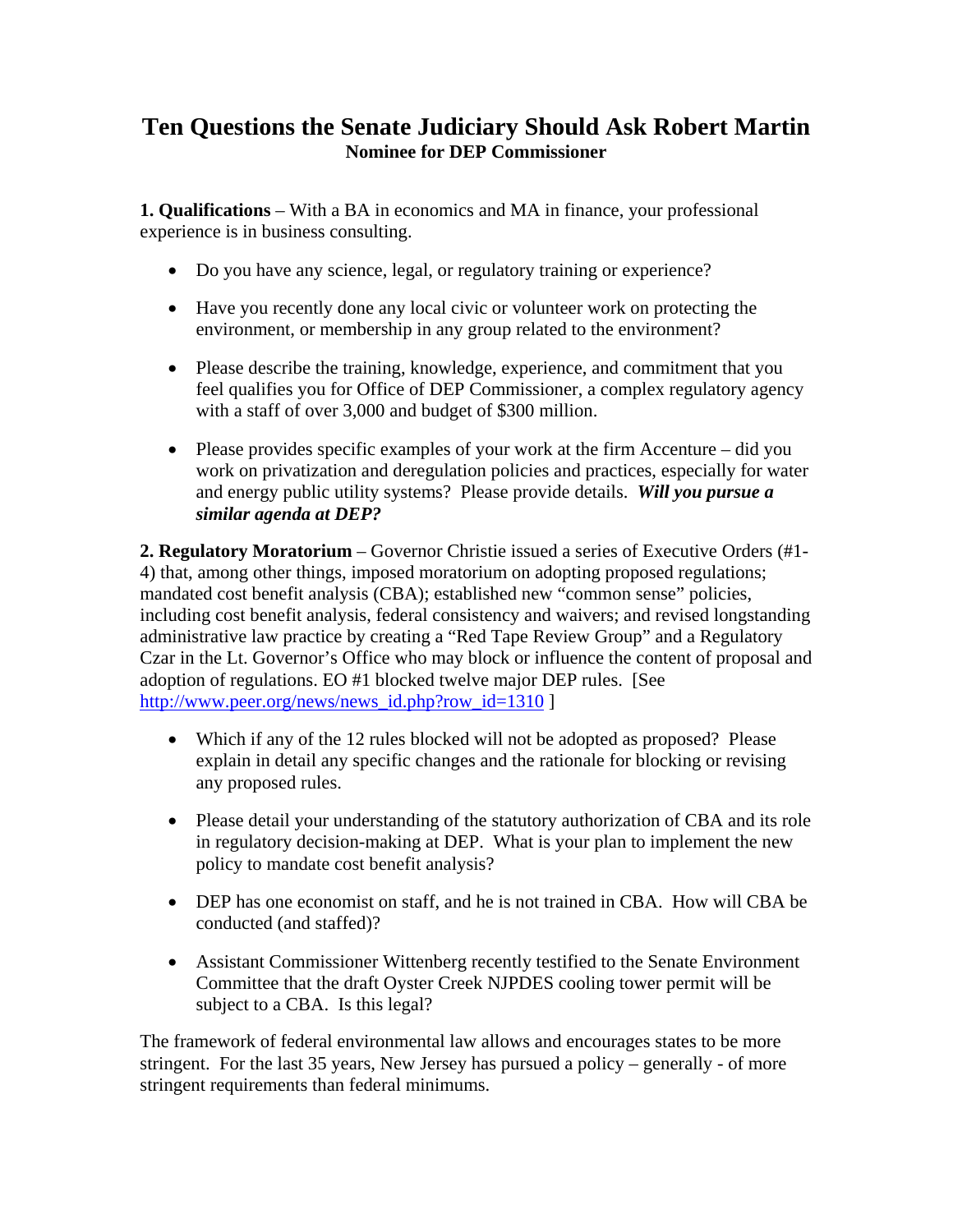• Please justify the policy to require that DEP requirements that are more stringent than federal counterparts be subject to additional justification and that new State rules adopt the federal program rules.

**3. Transition Report** – The DEP Transition Report made numerous controversial recommendations.

Please describe in detail which specific recommendations you have accepted and plan on implementing at DEP, and those that you have rejected.

**4. Pending Administrative Order on Guidance** – Assistant Commissioner Kropp recently testified to the Assembly Regulatory Oversight Committee that you would soon issue an Administrative Order making all current DEP Guidance voluntary and restricting enforcement to the express provisions of regulation.

- Please describe the rationale and impacts of this order.
- What DEP Guidance documents and Technical Manuals would be impacted?

**5. Scientific Integrity –** The Corzine Administration announced a plan to create a Science Advisory Board. Appointments to that Board were never made. PEER has recently prevailed in an Open Public Records Act lawsuit to force DEP to reveal the names of nominees to the board and their corporate sponsors. [See [http://www.peer.org/news/news\\_id.php?row\\_id=1306\]](http://www.peer.org/news/news_id.php?row_id=1306)

• What is your plan for a Science Advisory Board and how will you assure that no regulated entities with economic stakes in science and policy are members of that Board?

The DEP has been criticized for policies and practices that politicized science within DEP and restricted the public release of data and scientific reports. [See [http://www.peer.org/news/news\\_id.php?row\\_id=1220\]](http://www.peer.org/news/news_id.php?row_id=1220)

- What is your plan to assure that political concerns and the DEP press office do not interfere in DEP science?
- How will you make DEP science more open and transparent?

**6. Transparency –** Governor Christie has made a commitment to increasing transparency in government. The Corzine administration denied petitions filed PEER that sought rules to increase transparency and accountability at DEP. [See [http://www.peer.org/news/news\\_id.php?row\\_id=1295\]](http://www.peer.org/news/news_id.php?row_id=1295)

The PEER rules would 1) require public disclosure of meetings and communications between DEP policy makers and representatives for regulated industries and developers; 2) post calendars of top officials on the web; and 3) ban gag orders so that scientists, inspectors and other professional staff can speak honestly to the public and the media without fear of retaliation.